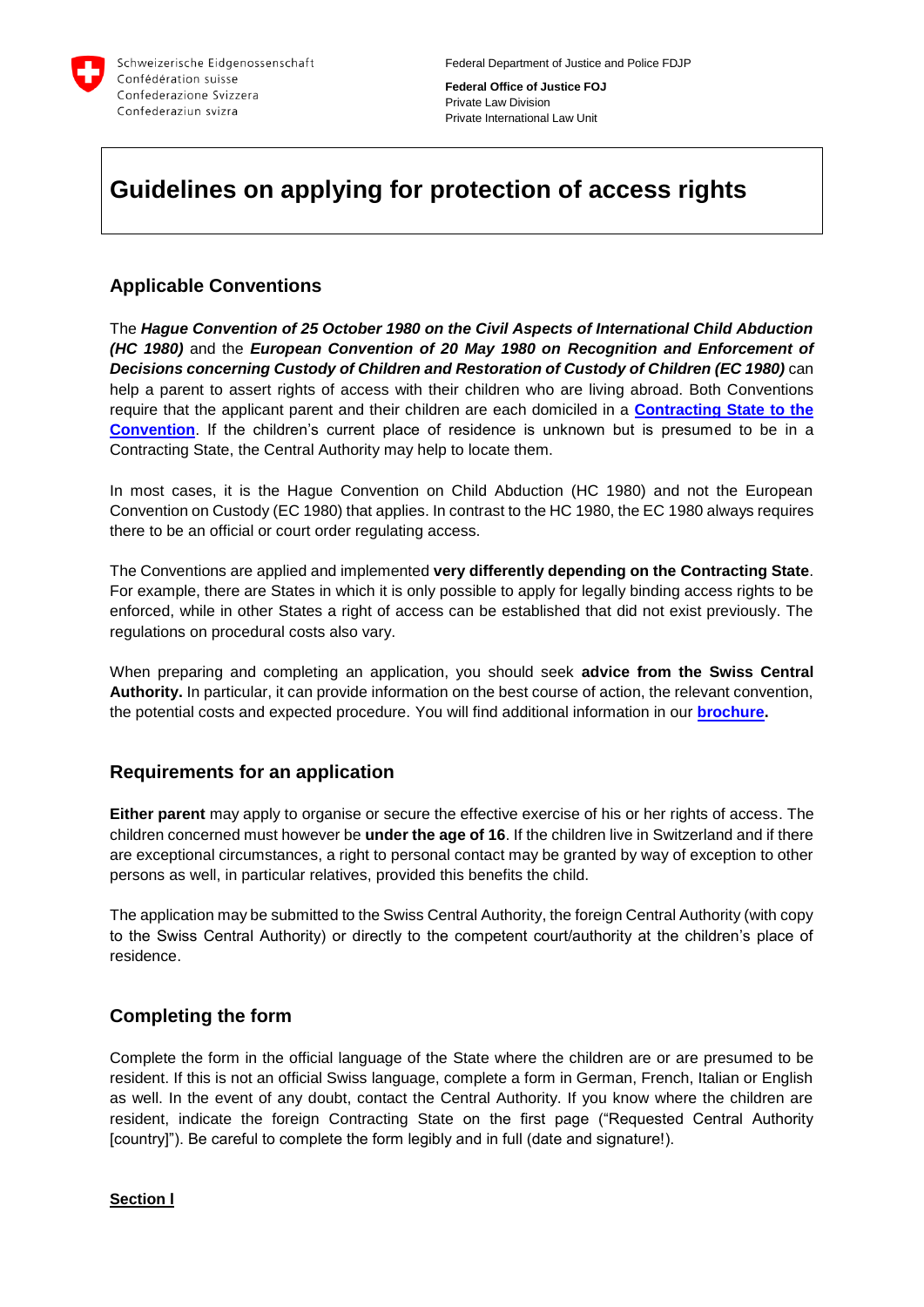Personal descriptions and **recent portrait and/or full body photographs** of the children and their presumed carers (sent if possible by e-mail) are helpful and must be provided, particularly if the children's whereabouts are unclear or unknown.

#### **Section lll**

The Central Authority can assist you in searching for **missing children.**

#### **Section IV**

If your right to apply is based on a decision by an administrative authority (e.g. a child protection authority), a court (e.g. a marriage protection or divorce decree) or a legally valid agreement, please enclose a **copy with a certificate of legal validity**.

#### **Section V**

Even if your right of access has never been officially regulated, you should make **detailed practical proposals** on how you would like to exercise your right of access to the children in future. **What wishes and ideas do your children have?**

#### **Section VI**

This covers ongoing marriage protection, separation and divorce proceedings as well as proceedings to modify an existing order regulating access.

### **Section Vll**

Experience shows that the parents' own efforts to settle their conflict can help to avoid stressful, protracted and in some cases expensive proceedings. In particular, in this way the individual interests and needs of the children can be taken into account and long-term solutions can be found more quickly.

Not all Contracting States offer the option of out-of-court dispute resolution through **mediation and conciliation proceedings**. The Central Authority can inquire the availability of such procedures and their potential cost to you. [\(Brochure](https://www.bj.admin.ch/dam/data/bj/gesellschaft/kindesentfuehrung/bro-kindsentfuehrung-e.pdf) and [manual](https://www.bj.admin.ch/dam/data/bj/gesellschaft/kindesentfuehrung/lf-ssi-familienkonflikte-e.pdf) SSI).

#### **Section Vlll**

What other disagreements and incidents (e.g. criminal complaints, domestic violence, abuse, addiction problems, stalking, maintenance payments, etc.) can have an influence on rights of access? Contact the Central Authority and discuss whether you should mention these matters in your application.

### **Section lX**

The applicant must arrange for the application form and all attachments to be translated into the official language of the Contracting State where the children are or are presumed to be resident. In order to avoid unnecessary translation costs and delays when filing a number of documents, check with the Central Authority beforehand which documents have to be translated into which language.